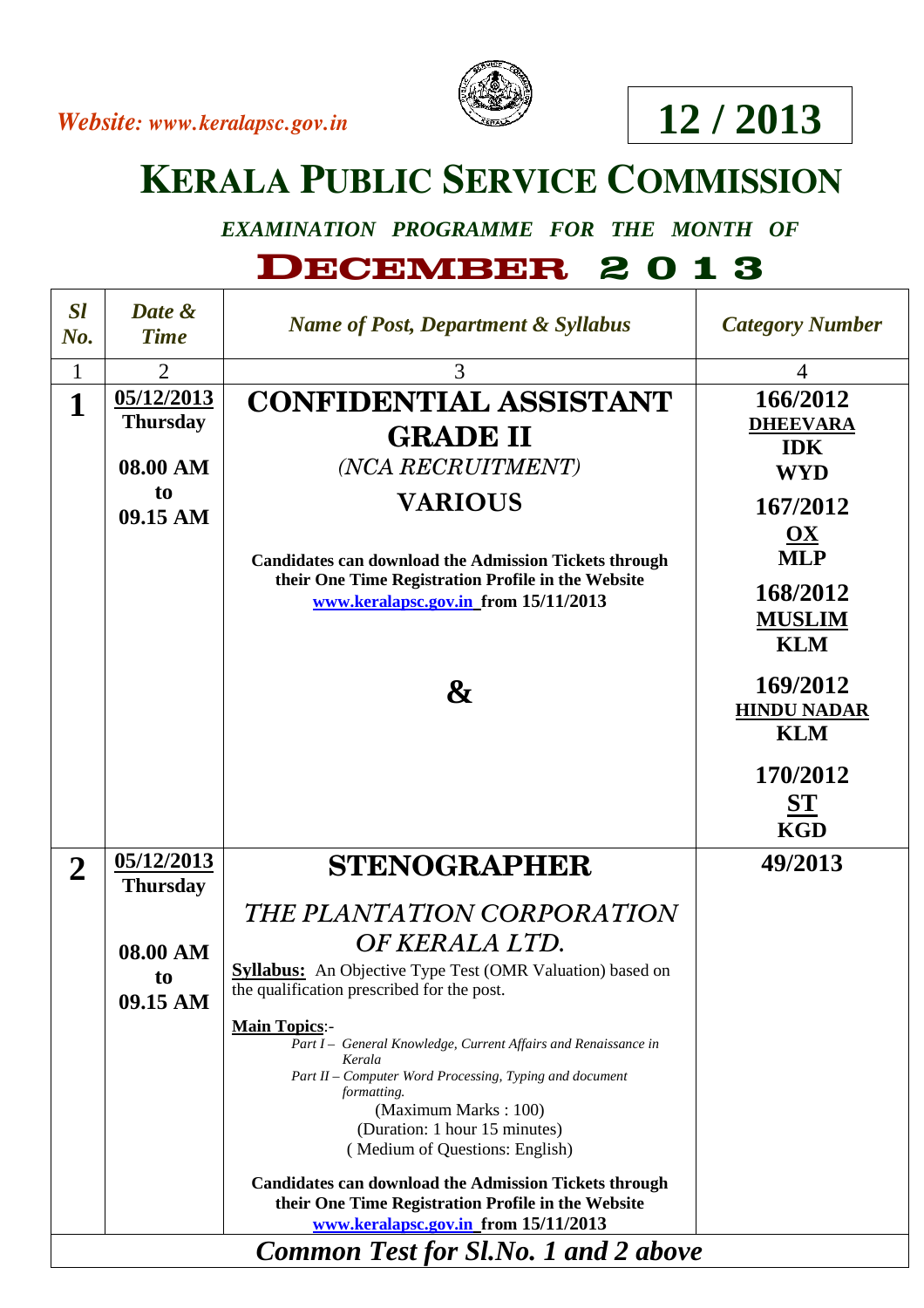|                         |                               | $\overline{2}$                                                                                                                                                                                                |                        |
|-------------------------|-------------------------------|---------------------------------------------------------------------------------------------------------------------------------------------------------------------------------------------------------------|------------------------|
| $\overline{\mathbf{3}}$ | 07/12/2013<br><b>Saturday</b> | <b>LOWER DIVISION CLERK</b>                                                                                                                                                                                   | 218/2013<br><b>PTA</b> |
|                         |                               | <b>VARIOUS</b>                                                                                                                                                                                                |                        |
|                         | 02.00 PM                      | (DIRECT RECRUITMENT)                                                                                                                                                                                          |                        |
|                         | to                            | <b>Syllabus:</b> An Objective Type Test (OMR Valuation) based on                                                                                                                                              | <b>TSR</b>             |
|                         | 03.15 PM                      | the qualification prescribed for the post.                                                                                                                                                                    |                        |
|                         |                               | <b>Main Topics:-</b><br>Part I - Simple Arithmetic and Mental Ability<br>Part II - General Knowledge & Current Affairs<br>Part III - General English<br>Part IV - Regional Language (Malayalam/Tamil/Kannada) |                        |
|                         |                               | (Maximum Marks: 100)<br>(Duration: 1 hour 15 minutes)<br>(Medium of Questions: Malayalam/Tamil/Kannada)                                                                                                       |                        |
|                         |                               | <b>Candidates can download the Admission Tickets through</b><br>their One Time Registration Profile in the Website<br>www.keralapsc.gov.in from 16/11/2013                                                    |                        |
| $\boldsymbol{4}$        | <u>11/12/2013</u>             | <b>DRIVER GR.II</b>                                                                                                                                                                                           | 551/2012               |
|                         | Wednesday                     | <b>PART-I GENERAL CATEGORY</b>                                                                                                                                                                                |                        |
|                         |                               |                                                                                                                                                                                                               |                        |
|                         | 08.00 AM                      | <b>KERALA CO-OPERATIVE MILK MARKETING</b>                                                                                                                                                                     |                        |
|                         | to                            | <b>FEDERATION LTD.</b>                                                                                                                                                                                        |                        |
|                         | 09.15 AM                      | <b>Candidates can download the Admission Tickets through</b>                                                                                                                                                  |                        |
|                         |                               | their One Time Registration Profile in the Website                                                                                                                                                            |                        |
|                         |                               | www.keralapsc.gov.in from 20/11/2013                                                                                                                                                                          |                        |
|                         |                               | &                                                                                                                                                                                                             |                        |
|                         |                               |                                                                                                                                                                                                               |                        |
| 5                       | 11/12/2013<br>Wednesday       | <b>DRIVER GR.II</b><br><b>PART-II SOCIETY CATEGORY</b>                                                                                                                                                        | 552/2012               |
|                         |                               | <b>KERALA CO-OPERATIVE MILK MARKETING</b>                                                                                                                                                                     |                        |
|                         | 08.00 AM                      | <b>FEDERATION LTD.</b>                                                                                                                                                                                        |                        |
|                         | to<br>09.15 AM                | (Direct Recruitment from eligible employees of Member Societies<br>affiliated to Kerala State Co-operative Milk Marketing Federation<br>Ltd.                                                                  |                        |
|                         |                               | <b>Syllabus:</b> An Objective Type Test (OMR Valuation) based on<br>the qualification prescribed for the post.<br><b>Main Topics:-</b>                                                                        |                        |
|                         |                               | Part I - General Knowledge, Current Affairs and Renaissance in Kerala<br>Part II - Questions based on Driving.                                                                                                |                        |
|                         |                               | (Maximum Marks: 100)                                                                                                                                                                                          |                        |
|                         |                               | (Duration: 1 hour 15 minutes)                                                                                                                                                                                 |                        |
|                         |                               | (Medium of Questions: Malayalam/Tamil/Kannada)                                                                                                                                                                |                        |
|                         |                               | <b>Candidates can download the Admission Tickets through</b><br>their One Time Registration Profile in the Website<br>www.keralapsc.gov.in from 20/11/2013                                                    |                        |
|                         |                               |                                                                                                                                                                                                               |                        |
|                         |                               | <b>Common Test for Sl.No. 4 and 5 above</b>                                                                                                                                                                   |                        |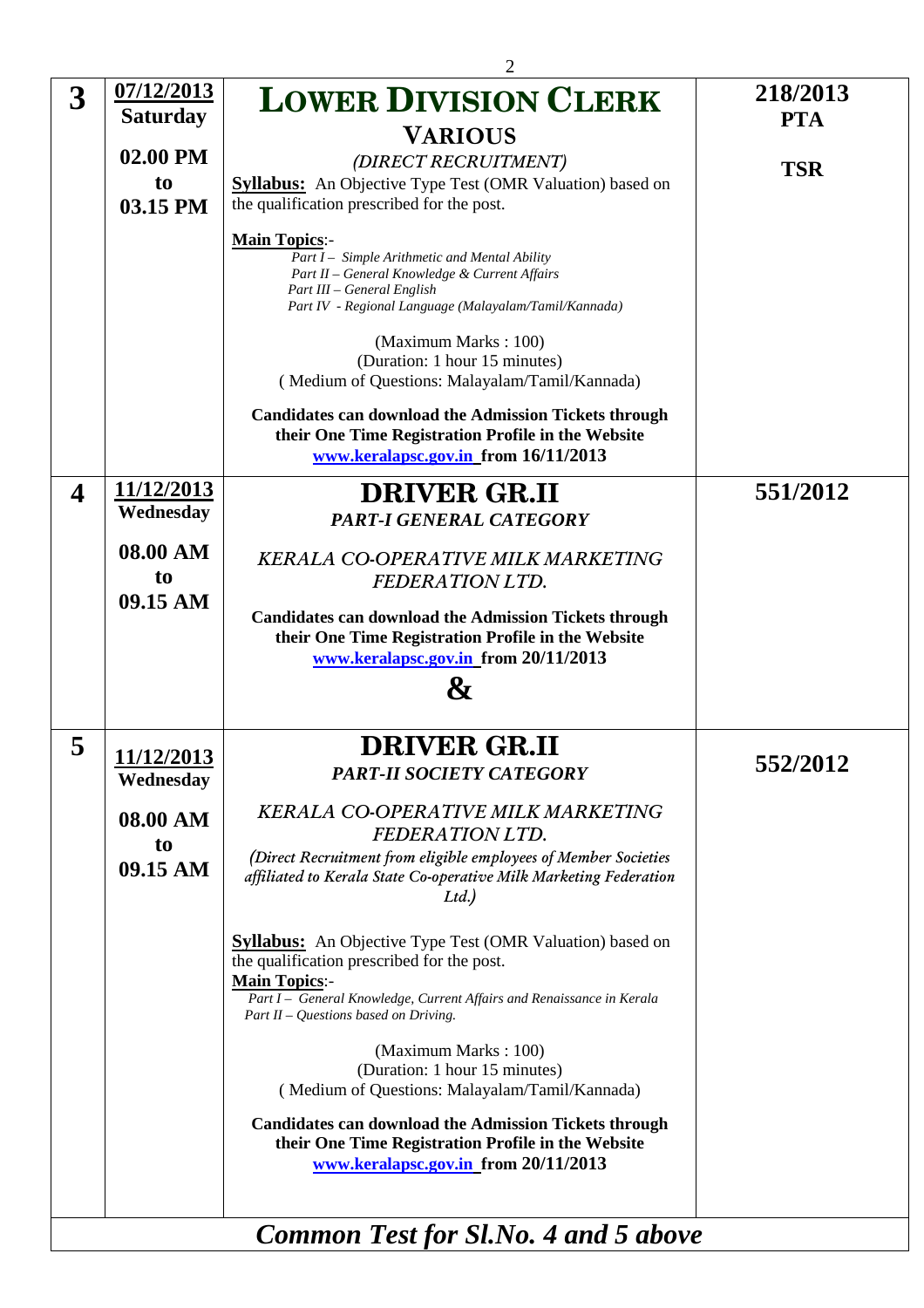|         |                   | 3                                                                                                                                                          |                   |
|---------|-------------------|------------------------------------------------------------------------------------------------------------------------------------------------------------|-------------------|
| 6       | 12/12/2013        | <b>PEON/WATCHMAN</b>                                                                                                                                       | 203/2012          |
|         | <b>Thursday</b>   | (Part II - Direct Recruitment from eligible employees of Member                                                                                            | <b>LC/AI</b>      |
|         | 08.00 AM          | Societies/Primary Co-operative Societies affiliated to the concerned                                                                                       | <b>KTM</b>        |
|         | to                | District Co-operative Bank)                                                                                                                                | <b>PTA</b>        |
|         | 09.15 AM          | (NCA Recruitment)                                                                                                                                          | <b>IDKY</b>       |
|         |                   | DISTRICT CO-OPERATIVE BANK                                                                                                                                 | <b>TSR</b>        |
|         |                   |                                                                                                                                                            | <b>KKD</b>        |
|         |                   |                                                                                                                                                            | <b>PKD</b>        |
|         |                   |                                                                                                                                                            | <b>KNR</b>        |
|         |                   | <b>Candidates can download the Admission Tickets through</b>                                                                                               | 204/2012          |
|         |                   | their One Time Registration Profile in the Website<br>www.keralapsc.gov.in from 21/11/2013                                                                 | <b>OBC</b>        |
|         |                   |                                                                                                                                                            | <b>PTA</b>        |
|         |                   |                                                                                                                                                            | 205/2012          |
|         |                   |                                                                                                                                                            | <b>Muslim</b>     |
|         |                   |                                                                                                                                                            | <b>PTA</b>        |
|         |                   |                                                                                                                                                            | <b>TSR</b>        |
|         |                   | $\boldsymbol{\&}$                                                                                                                                          | 206/2012          |
|         |                   |                                                                                                                                                            | <b>Viswakarma</b> |
|         |                   |                                                                                                                                                            | <b>PKD</b>        |
|         |                   |                                                                                                                                                            | 207/2012          |
|         |                   |                                                                                                                                                            | <b>DHEEVARA</b>   |
|         |                   |                                                                                                                                                            | <b>KTM</b>        |
|         |                   |                                                                                                                                                            | <b>IDKY</b>       |
|         |                   |                                                                                                                                                            | <b>TSR</b>        |
|         |                   |                                                                                                                                                            | <b>KKD</b>        |
| −.<br>1 | <u>12/12/2013</u> | PEON/WATCHMAN                                                                                                                                              | 747/2012          |
|         | <b>Thursday</b>   | (Part II - Direct Recruitment from eligible employees of Member                                                                                            | <b>MUSLIM</b>     |
|         | 08.00 AM          | Societies/Primary Co-operative Societies affiliated to the concerned                                                                                       | <b>KTM</b>        |
|         | t <sub>o</sub>    | District Co-operative Bank)                                                                                                                                | <b>KGD</b>        |
|         | 09.15 AM          | (NCA Recruitment)                                                                                                                                          | 748/2012          |
|         |                   | DISTRICT CO-OPERATIVE BANK                                                                                                                                 | <b>Viswakarma</b> |
|         |                   | <b>Syllabus:</b> An Objective Type Test (OMR Valuation) based on<br>the qualification prescribed for the post.                                             | <b>ALP</b>        |
|         |                   | <b>Main Topics:-</b><br>Part I - General Knowledge & Current Affairs<br>Part II - General Science<br>Part III - Simple Arithmetic                          |                   |
|         |                   | (Maximum Marks: 100)                                                                                                                                       |                   |
|         |                   | (Duration: 1 hour 15 minutes)<br>(Medium of Questions: Malayalam/Tamil/Kannada)                                                                            |                   |
|         |                   | <b>Candidates can download the Admission Tickets through</b><br>their One Time Registration Profile in the Website<br>www.keralapsc.gov.in from 21/11/2013 |                   |
|         |                   |                                                                                                                                                            |                   |
|         |                   | <b>Common Test for Sl.No. 6 and 7 above</b>                                                                                                                |                   |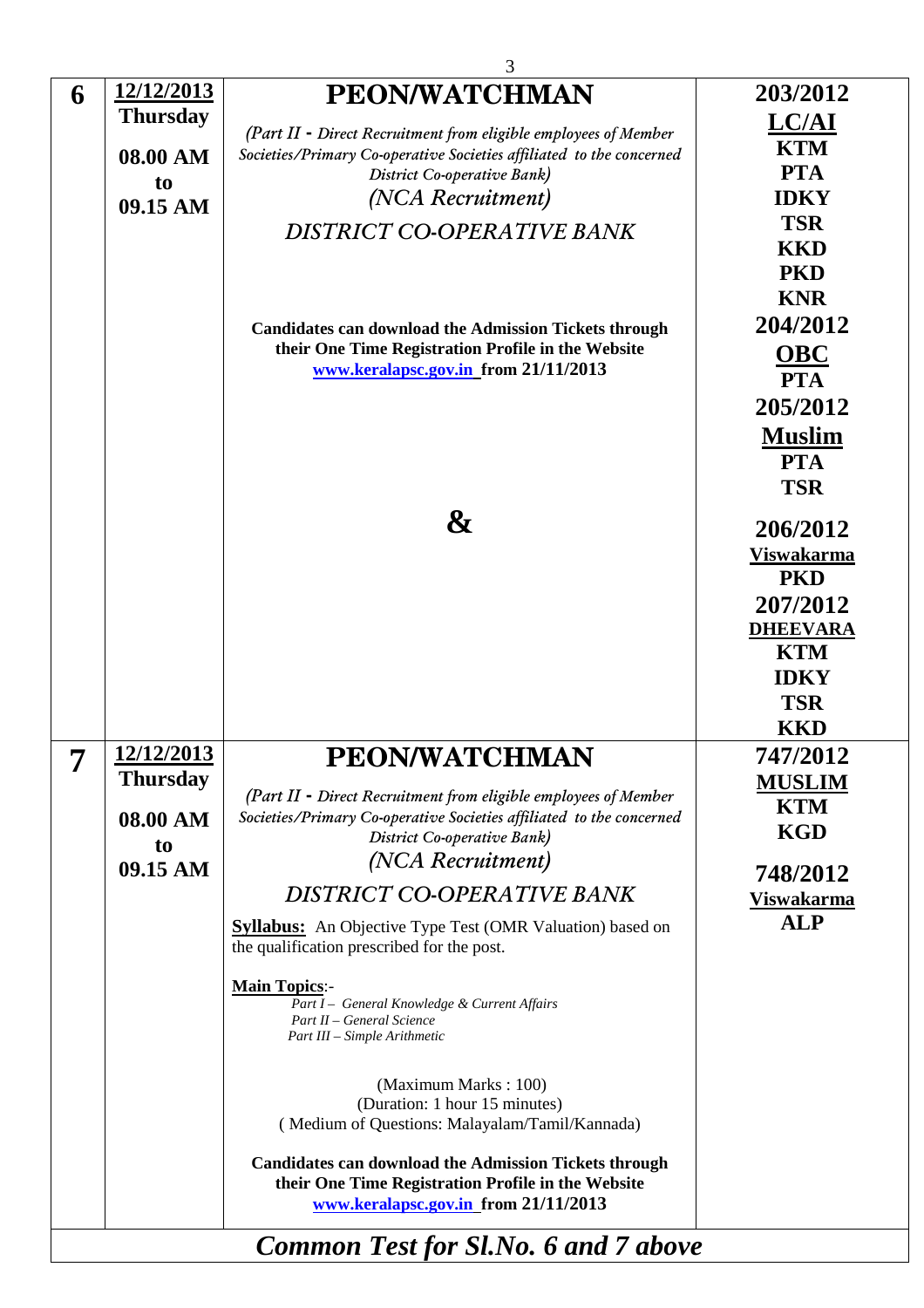|           |                                                                              | 4                                                                                                                                                                                                                                                                   |                                                                                                                                                                                                                                                     |
|-----------|------------------------------------------------------------------------------|---------------------------------------------------------------------------------------------------------------------------------------------------------------------------------------------------------------------------------------------------------------------|-----------------------------------------------------------------------------------------------------------------------------------------------------------------------------------------------------------------------------------------------------|
| 8         | 13/12/2013<br>Friday<br>08.00 AM<br>t <sub>o</sub><br>09.15 AM<br>13/12/2013 | <b>CLERK/CASHIER</b><br>DISTRICT CO-OPERATIVE BANK<br>(NCA Recruitment)<br><b>Candidates can download the Admission Tickets through</b><br>their One Time Registration Profile in the Website<br>www.keralapsc.gov.in_from 22/11/2013<br>$\boldsymbol{\mathcal{X}}$ | 186/2012<br><b>SIUC NADAR</b><br><b>PKD</b><br><b>KNR</b><br>187/2012<br><u>OX</u><br><b>PKD</b><br><b>KKD</b><br>188/2012<br><b>DHEEVARA</b><br><b>IDK</b><br>189/2012<br><b>HINDU NADAR</b><br><b>MLP</b><br><b>KNR</b><br><b>KGD</b><br>190/2012 |
| 9         | Friday                                                                       | <b>CLERK/CASHIER</b>                                                                                                                                                                                                                                                | <b>PARTIALLY DEAF</b>                                                                                                                                                                                                                               |
|           | 08.00 AM<br>to<br>09.15 AM                                                   | DISTRICT CO-OPERATIVE BANK<br>(NCA Recruitment)<br><b>Candidates can download the Admission Tickets through</b><br>their One Time Registration Profile in the Website<br>www.keralapsc.gov.in from 22/11/2013<br>O                                                  | <b>PKD</b><br><b>MLP</b><br><b>KTM</b><br><b>ALP</b><br><b>PTA</b>                                                                                                                                                                                  |
| <b>10</b> | <u>13/12/2013</u>                                                            | <b>CLERK/CASHIER</b>                                                                                                                                                                                                                                                | 191/2012                                                                                                                                                                                                                                            |
|           | Friday<br>08.00 AM<br>to<br>09.15 AM                                         | (Direct Recruitment from eligible employees of Member<br>Societies/Primary Co-operative Societies affiliated to the concerned<br>District Co-operative Bank)<br>(NCA Recruitment)                                                                                   | <b>SC</b><br>TVM, KLM, PTA,<br>ALP, KTM, IDK,<br>TSR, PKD, MLP,<br>KKD, WYD, KGD                                                                                                                                                                    |
|           |                                                                              | DISTRICT CO-OPERATIVE BANK<br><b>Candidates can download the Admission Tickets through</b><br>their One Time Registration Profile in the Website<br>www.keralapsc.gov.in from 22/11/2013<br>X7                                                                      | 192/2012<br>ST<br>TVM, KLM, PTA,<br>ALP, KTM, IDK,<br>EKM, TSR, PKD,<br>MLP, KKD<br>193/2012<br><b>MUSLIM</b><br>PTA, KTM, IDK,<br>EKM, TSR, PKD,<br>KKD, KNR, KGD                                                                                  |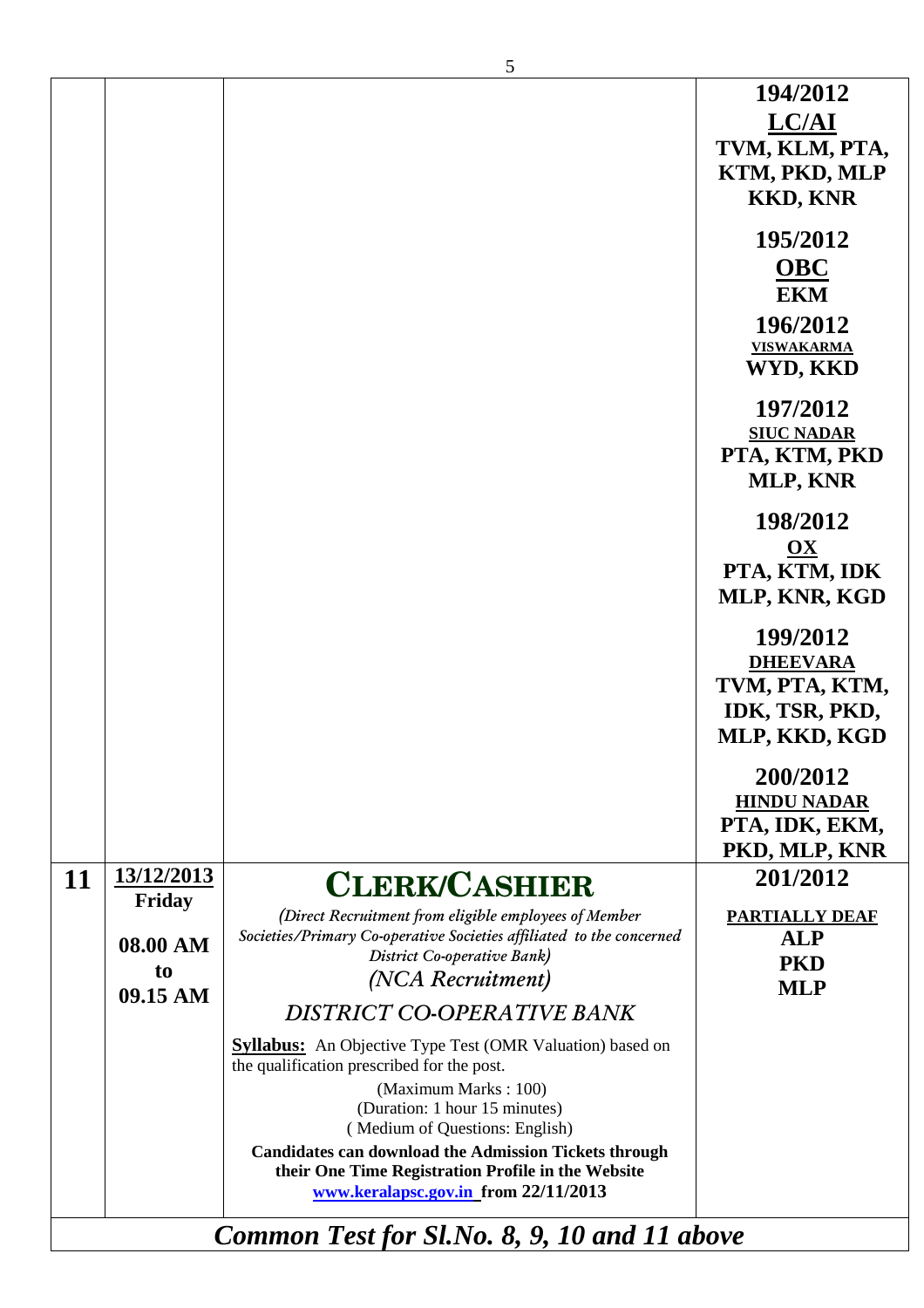|    | 6                 |                                                                                                                |                                                                  |  |
|----|-------------------|----------------------------------------------------------------------------------------------------------------|------------------------------------------------------------------|--|
| 12 | <u>18/12/2013</u> | <b>ACCOUNTS MANAGER</b>                                                                                        | 298/2011                                                         |  |
|    | Wednesday         | PART-I GENERAL CATEGORY                                                                                        |                                                                  |  |
|    | 08.00 AM          |                                                                                                                |                                                                  |  |
|    | to                | APEX SOCIETIES OF CO-OPERATIVE                                                                                 | <b>Further Details regarding</b><br>Main Topics are available on |  |
|    | 09.15 AM          | <b>SECTOR IN KERALA</b>                                                                                        | the Website                                                      |  |
|    |                   | <b>Candidates can download the Admission Tickets through the</b><br>Website www.keralapsc.gov.in               |                                                                  |  |
|    |                   | from 27/11/2013                                                                                                |                                                                  |  |
|    |                   | $\boldsymbol{\&}$                                                                                              |                                                                  |  |
|    | 18/12/2013        | <b>ACCOUNTS MANAGER</b>                                                                                        | 299/2011                                                         |  |
| 13 | Wednesday         | (PART-II SOCIETY CATEGORY)                                                                                     |                                                                  |  |
|    | 08.00 AM          | (Direct Recruitment from eligible employees of Member Societies                                                |                                                                  |  |
|    | to                | affiliated to Kerala State Co-operative Consumers Federation Ltd.)                                             | <b>Further Details regarding</b>                                 |  |
|    | 09.15 AM          | <b>KERALA STATE CO-OPERATIVE</b>                                                                               | Main Topics are available on                                     |  |
|    |                   | CONSUMER'S FEDERATION LTD.                                                                                     | the Website                                                      |  |
|    |                   | <b>Syllabus:</b> An Objective Type Test (OMR Valuation) based on<br>the qualification prescribed for the post. |                                                                  |  |
|    |                   |                                                                                                                |                                                                  |  |
|    |                   | <b>Main Topics:-</b>                                                                                           |                                                                  |  |
|    |                   | Part I – Finance & Accounting<br>Part II - DCA/MS Office                                                       |                                                                  |  |
|    |                   | Part III - India-National Movement and Renaissance in Kerala                                                   |                                                                  |  |
|    |                   | (Maximum Marks: 100)                                                                                           |                                                                  |  |
|    |                   | (Duration: 1 hour 15 minutes)                                                                                  |                                                                  |  |
|    |                   | (Medium of Questions: English)<br>Candidates can download the Admission Tickets through the                    |                                                                  |  |
|    |                   | Website www.keralapsc.gov.in                                                                                   |                                                                  |  |
|    |                   | from 27/11/2013                                                                                                |                                                                  |  |
|    |                   | <b>Common Test for Sl.No.12 and 13 above</b>                                                                   |                                                                  |  |
| 14 | <u>19/12/2013</u> | <b>L.P. SCHOOL ASSISTANT</b>                                                                                   | 13/2013                                                          |  |
|    | <b>Thursday</b>   | (MALAYALAM MEDIUM)                                                                                             | <b>PKD</b>                                                       |  |
|    | 08.00 AM          | (SPECIAL RECRUITMENT FOR ST ONLY)                                                                              |                                                                  |  |
|    | to                | EDUCATION.                                                                                                     |                                                                  |  |
|    | 09.15 AM          | <b>Syllabus:</b> An Objective Type Test (OMR Valuation) based on                                               |                                                                  |  |
|    |                   | the qualification prescribed for the post.                                                                     |                                                                  |  |
|    |                   | <b>Main Topics:-</b>                                                                                           |                                                                  |  |
|    |                   | Part I - General Knowledge & Current Affairs                                                                   |                                                                  |  |
|    |                   | Part II – Social Science and Renaissance in Kerala<br>Part III – General Science                               |                                                                  |  |
|    |                   | Part IV- Simple Arithematic<br>Part V- Educational Child Psychology                                            |                                                                  |  |
|    |                   |                                                                                                                |                                                                  |  |
|    |                   | (Maximum Marks: 100)                                                                                           |                                                                  |  |
|    |                   | (Duration: 1 hour 15 minutes)                                                                                  |                                                                  |  |
|    |                   | (Medium of Questions: Malayalam)                                                                               |                                                                  |  |
|    |                   | <b>Candidates can download the Admission Tickets through</b>                                                   |                                                                  |  |
|    |                   | their One Time Registration Profile in the Website                                                             |                                                                  |  |
|    |                   | www.keralapsc.gov.in from 28/11/2013                                                                           |                                                                  |  |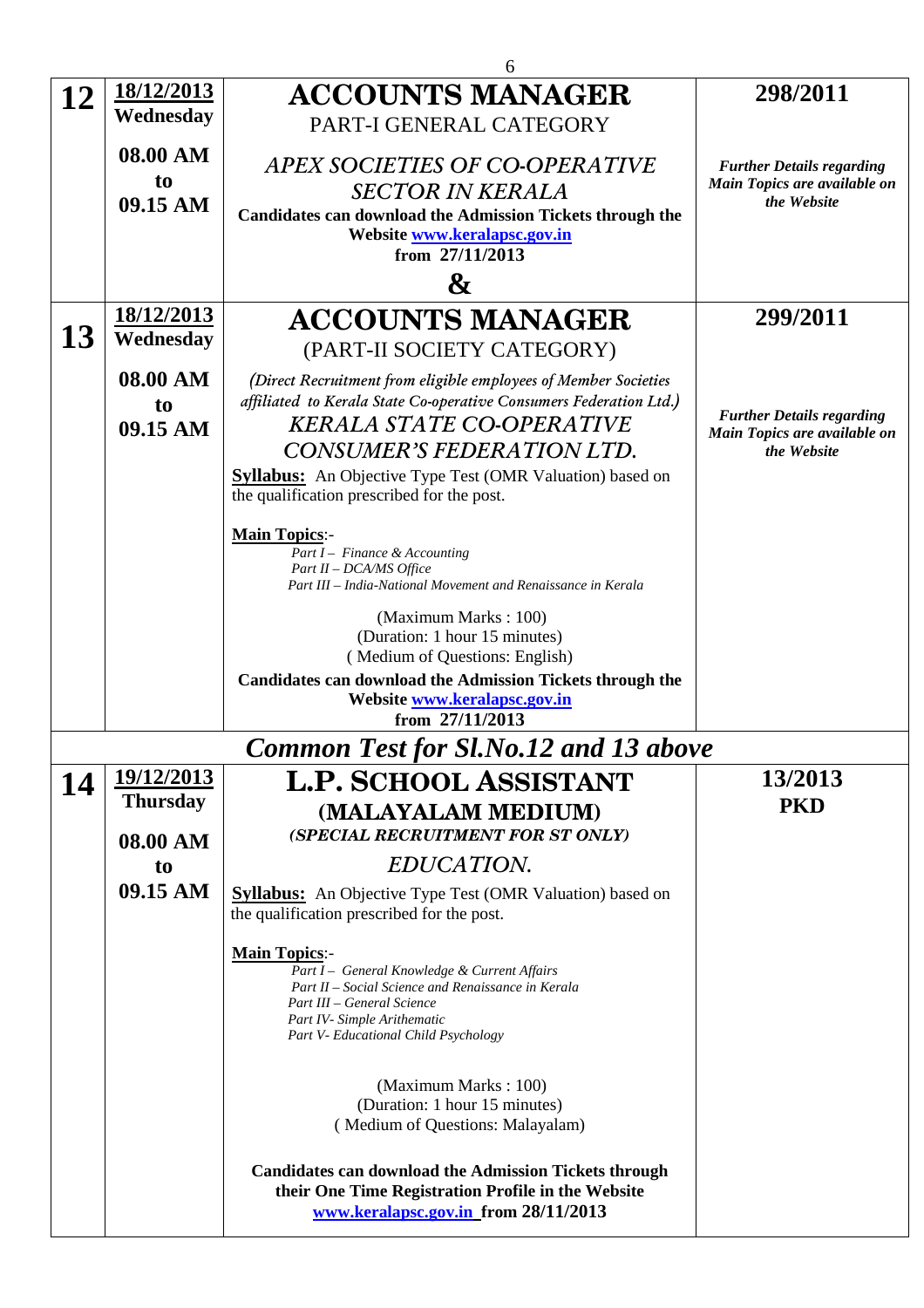|           |                   | 7                                                                                                                                                                                                                                                                                                                                                                                                      |          |
|-----------|-------------------|--------------------------------------------------------------------------------------------------------------------------------------------------------------------------------------------------------------------------------------------------------------------------------------------------------------------------------------------------------------------------------------------------------|----------|
| 15        | <u>20/12/2013</u> | <b>ASSISTANT CHEMIST</b>                                                                                                                                                                                                                                                                                                                                                                               | 435/2012 |
|           | Friday            | THE PLANTATION CORPORATION                                                                                                                                                                                                                                                                                                                                                                             |          |
|           | 08.00 AM<br>to    | OF KERALA LTD.                                                                                                                                                                                                                                                                                                                                                                                         |          |
|           | 09.15 AM          | <b>Syllabus:</b> An Objective Type Test (OMR Valuation) based on<br>the qualification prescribed for the post.                                                                                                                                                                                                                                                                                         |          |
|           |                   | (Maximum Marks: 100)<br>(Duration: 1 hour 15 minutes)<br>(Medium of Questions: English)                                                                                                                                                                                                                                                                                                                |          |
|           |                   | <b>Candidates can download the Admission Tickets through</b><br>their One Time Registration Profile in the Website<br>www.keralapsc.gov.in from 29/11/2013                                                                                                                                                                                                                                             |          |
| <b>16</b> | 21/12/2013        | <b>LAB TECHNICIAN CUM</b>                                                                                                                                                                                                                                                                                                                                                                              | 353/2012 |
|           | <b>Saturday</b>   | <b>JUNIOR ASSISTANT</b>                                                                                                                                                                                                                                                                                                                                                                                |          |
|           | 02.00 PM          |                                                                                                                                                                                                                                                                                                                                                                                                        |          |
|           | to                | THE PLANTATION CORPORATION                                                                                                                                                                                                                                                                                                                                                                             |          |
|           | 03.15 PM          | OF KERALA LTD.                                                                                                                                                                                                                                                                                                                                                                                         |          |
|           |                   | <b>Syllabus:</b> An Objective Type Test (OMR Valuation) based on<br>the qualification prescribed for the post.                                                                                                                                                                                                                                                                                         |          |
|           |                   | <b>Main Topics:-</b><br>Part I - Questions based on Training Course in MLT<br>Part II – (a)Questions based on Physics<br>(b)Questions based on Chemistry<br>(c) Questions based on Botany<br>(d)Questions based on Zoology<br>Part III - India-National movement and Kerala Renaissance and its<br>Leaders.<br>(Maximum Marks: 100)<br>(Duration: 1 hour 15 minutes)<br>(Medium of Questions: English) |          |
|           |                   | <b>Candidates can download the Admission Tickets through</b><br>their One Time Registration Profile in the Website<br>www.keralapsc.gov.in from 30/11/2013                                                                                                                                                                                                                                             |          |
| 17        | 27/12/2013        | ASSISTANT ENGINEER                                                                                                                                                                                                                                                                                                                                                                                     | 496/2011 |
|           | Friday            |                                                                                                                                                                                                                                                                                                                                                                                                        |          |
|           | 02.00 PM          | (CIVIL)<br>(SPECIAL RECRUITMENT FROM SC/ST ONLY)                                                                                                                                                                                                                                                                                                                                                       |          |
|           | to                |                                                                                                                                                                                                                                                                                                                                                                                                        |          |
|           | 03.15 PM          | <b>HARBOUR ENGINEERING</b>                                                                                                                                                                                                                                                                                                                                                                             |          |
|           |                   | <b>Syllabus:</b> An Objective Type Test (OMR Valuation) based on<br>the qualification prescribed for the post.                                                                                                                                                                                                                                                                                         |          |
|           |                   | (Maximum Marks: 100)<br>(Duration: 1 hour 15 minutes)<br>(Medium of Questions: English)<br><b>Candidates can download the Admission Tickets through the</b>                                                                                                                                                                                                                                            |          |
|           |                   | Website www.keralapsc.gov.in<br>from 06/12//2013                                                                                                                                                                                                                                                                                                                                                       |          |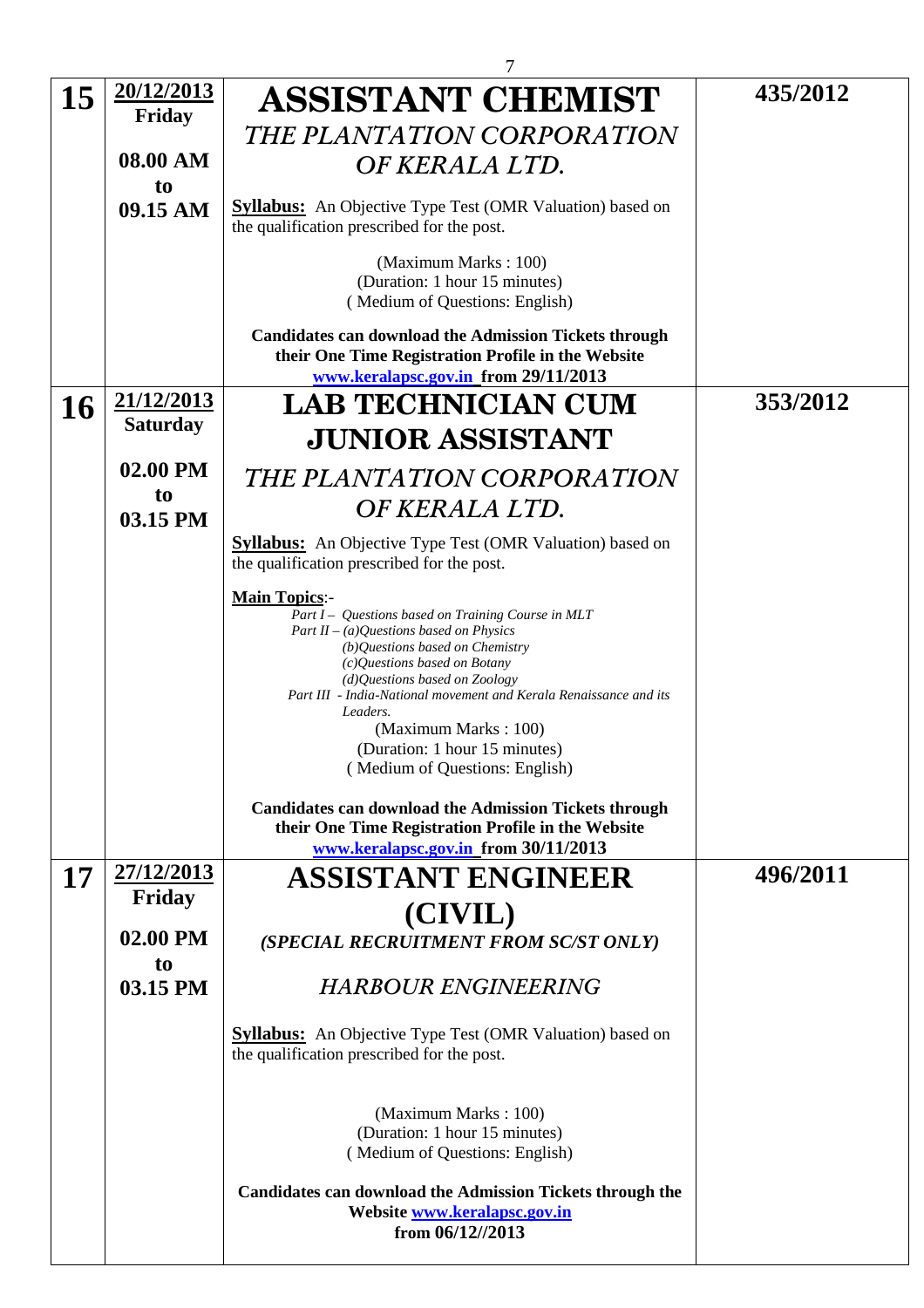|                                              |                                      | 8                                                                                                                                                                                                                                                     |          |
|----------------------------------------------|--------------------------------------|-------------------------------------------------------------------------------------------------------------------------------------------------------------------------------------------------------------------------------------------------------|----------|
|                                              |                                      | <b>JUNIOR INSTRUCTOR</b>                                                                                                                                                                                                                              |          |
| 18                                           | <u>28/12/2013</u><br><b>Saturday</b> | (DRESS MAKING TRADE)                                                                                                                                                                                                                                  | 196/2011 |
|                                              |                                      |                                                                                                                                                                                                                                                       |          |
|                                              | 02.00 PM                             | <b>INDUSTRIAL TRAINING</b>                                                                                                                                                                                                                            |          |
|                                              | to<br>03.15 PM                       | <b>Syllabus:</b> An Objective Type Test (OMR Valuation) based on<br>the qualification prescribed for the post.                                                                                                                                        |          |
|                                              |                                      | (Maximum Marks: 100)<br>(Duration: 1 Hour 15 Minutes)<br>(Medium of Questions: English)                                                                                                                                                               |          |
|                                              |                                      | <b>Candidates can download the Admission Tickets through the</b><br>Website www.keralapsc.gov.in<br>from 07/12/2013                                                                                                                                   |          |
| 19                                           | 31/12/2013<br><b>Tuesday</b>         | <b>DRIVER</b><br>PART-I-GENERAL CATEGORY                                                                                                                                                                                                              | 45/2013  |
|                                              | 08.00 AM                             | <b>DIRECT RECRUITMENT</b>                                                                                                                                                                                                                             |          |
|                                              | to<br>09.15 AM                       | APEX SOCIETIES OF CO-OPERATIVE SECTOR IN<br><b>KERALA</b>                                                                                                                                                                                             |          |
|                                              |                                      | <b>Candidates can download the Admission Tickets through</b><br>their One Time Registration Profile in the Website<br>www.keralapsc.gov.in from 10/12//2013                                                                                           |          |
| 20                                           | <u>31/12/2013</u>                    | <b>DRIVER</b>                                                                                                                                                                                                                                         | 46/2013  |
|                                              | <b>Tuesday</b>                       | <b>PART II - SOCIETY CATEGORY</b>                                                                                                                                                                                                                     |          |
|                                              | 08.00 AM<br>to<br>09.15 AM           | (Direct Recruitment from eligible employees of Member Societies<br>affiliated to Kerala State Co-operative Bank Ltd.)<br><b>KERALA STATE CO-OPERATIVE BANK LTD.</b>                                                                                   |          |
|                                              |                                      | <b>Syllabus:</b> An Objective Type Test (OMR Valuation) based on<br>the qualification prescribed for the post.<br><b>Main Topics:-</b><br>Part I - General Knowledge, Current Affairs & Renaissance in Kerala<br>Part II – Questions based on Driving |          |
|                                              |                                      | (Maximum Marks: 100)<br>(Duration: 1 hour 15 minutes)<br>(Medium of Questions: Malayalam/Tamil/Kannada)<br><b>Candidates can download the Admission Tickets through</b>                                                                               |          |
|                                              |                                      | their One Time Registration Profile in the Website<br>www.keralapsc.gov.in_from 10/12//2013                                                                                                                                                           |          |
| <b>Common Test for Sl.No.19 and 20 above</b> |                                      |                                                                                                                                                                                                                                                       |          |